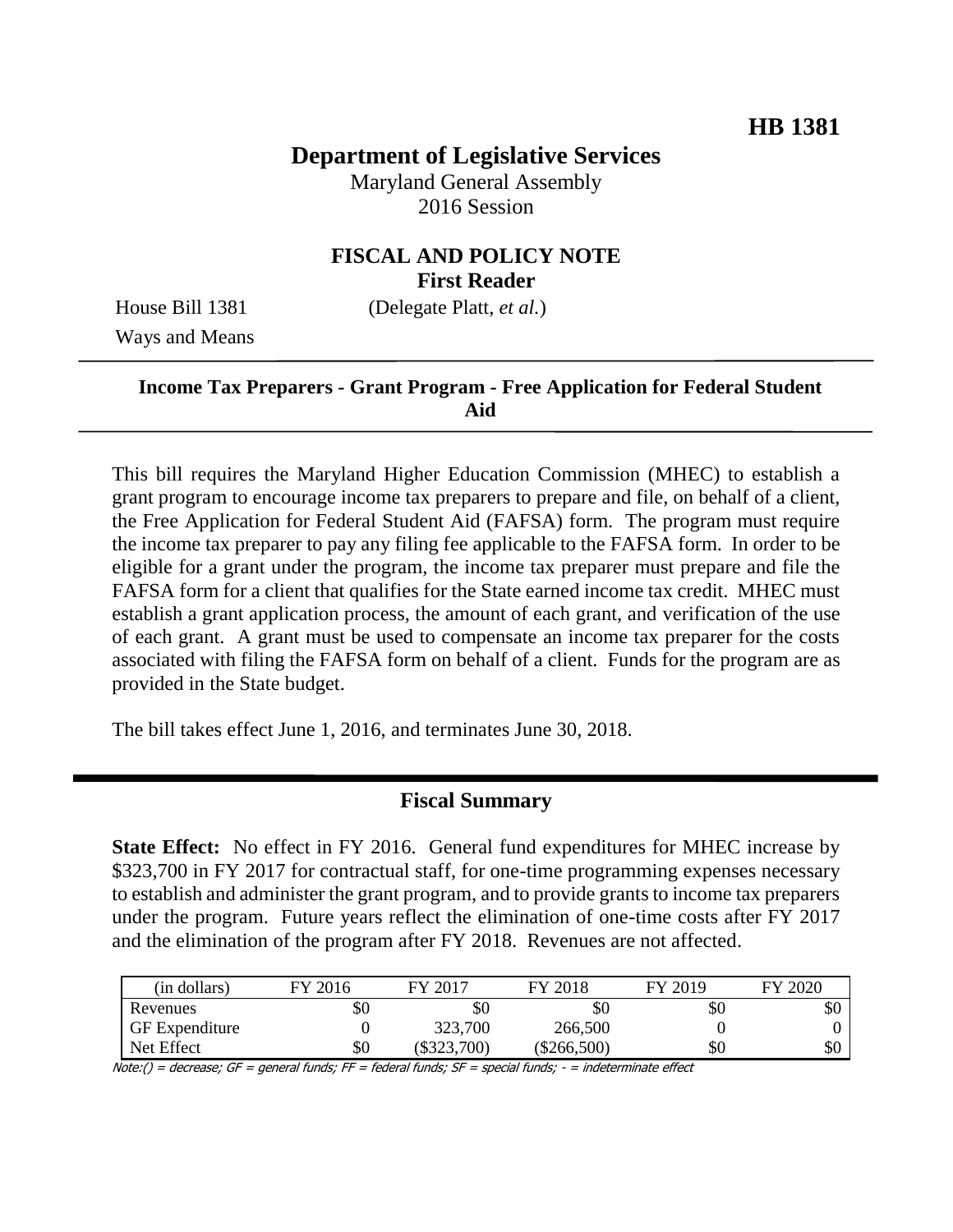#### **Local Effect:** None.

**Small Business Effect:** Meaningful. Small tax preparation businesses benefit from additional compensation for FAFSA filings made under the program.

### **Analysis**

#### **Current Law/Background:**

#### *FAFSA*

The FAFSA form is used to determine the amount of money a family is expected to contribute to the price of attending a postsecondary institution. The results of the FAFSA form are used in determining a student's eligibility for grants, work-study, and loans. In addition to determining student eligibility for federal aid, primarily the federal Pell Grant, it is also used for determining eligibility for State financial assistance. The FAFSA form can be filed for free on the U.S. Department of Education's website – third-party sites not affiliated with the U.S. Department of Education may charge fees.

The FAFSA form serves as a critical application for the State's primary need-based financial aid program, the Delegate Howard P. Rawlings Educational Excellence Awards Program, which is composed of the Educational Assistance Grant Program, the Guaranteed Access Grant Program, and the Campus-Based Educational Assistance Grant Program. Students must file a FAFSA form by March 1 each year in order to be eligible for most State financial aid. According to a recent MHEC [report,](http://dlslibrary.state.md.us/publications/jcr/2015/2015_121-122.pdf) approximately 200,000 Maryland students complete the FAFSA form each year. The report can be found on the Department of Legislative Services' website. Approximately 35% of Maryland students file the FAFSA form after the State's March 1 deadline, which makes them ineligible for most State financial aid, even though they may qualify based on their financial need. Of the approximately 130,000 FAFSA forms that are filed on time, approximately 20% of the students are from families with the lowest income, *i.e.*, \$0 expected family contribution. It is unknown how many students who may qualify for financial aid do not file the FAFSA form.

In order to file the FAFSA form, students and their families must complete their federal income tax returns for the prior year. In order to help more students and their families complete the FAFSA form and file it earlier, the U.S. Department of Education is allowing prior-prior year tax information to be used to file the FAFSA form beginning in October 2016.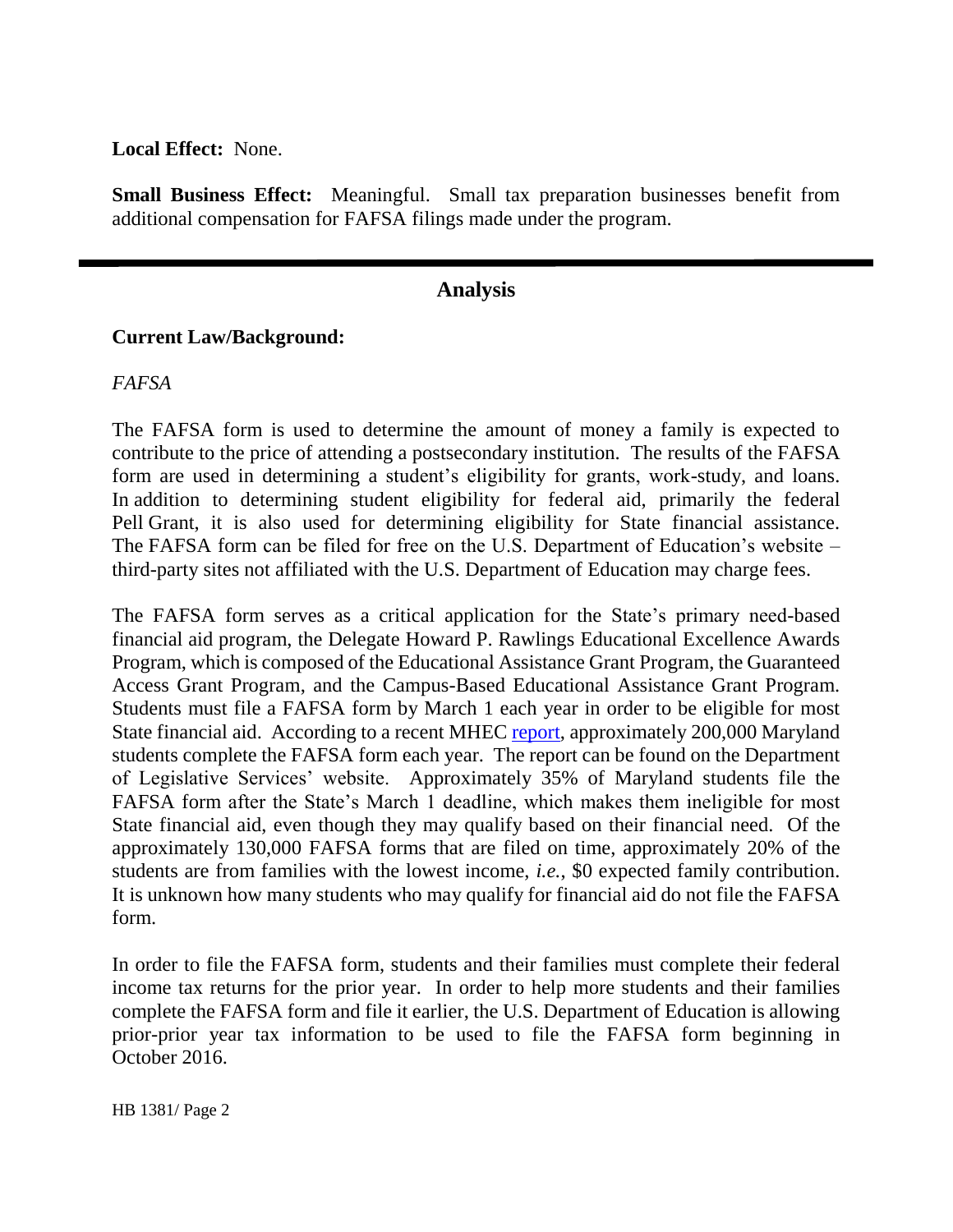### *Earned Income Tax Credit*

First enacted in 1975, the federal earned income tax credit is a refundable tax credit offered to low-income workers. The federal credit has expanded significantly over time and is now one of the largest federal antipoverty programs. Maryland and about half of all states and the District of Columbia offer a state earned income tax credit that supplements the federal credit.

Maryland conforms to the federal eligibility standards – only those individuals who claim the federal earned income tax credit may claim the State credit. To be eligible in tax year 2016, a taxpayer must have earned income, investment income of \$3,400 or less, and a modified federal adjusted gross income of less than:

- \$47,955 (\$53,505 married filing jointly) with three or more qualifying children;
- \$44,648 (\$50,198 married filing jointly) with two qualifying children;
- \$39,296 (\$44,846 married filing jointly) with one qualifying child; and
- $\bullet$  \$14,880 (\$20,430 married filing jointly) with no qualifying children.

In addition, eligibility for individuals without a qualifying child is limited to individuals who are between ages 25 and 64.

Fifteen percent of tax returns, or a little more than 1 in 7 returns overall, claimed the State credit in tax year 2012, with the incidence of the credit widespread across urban, suburban, and rural areas. The two jurisdictions with the highest utilization of the credit, with a little more than 1 in 4 returns claiming the credit, are Baltimore City (population 622,100) and Somerset County (26,500). In addition, compared to the State average, residents are 20% more likely to claim the credit in Prince George's County, Western Maryland, and five of the nine Eastern Shore counties. Residents are less likely to claim the credit in Montgomery, Kent, Talbot, and Queen Anne's counties and Southern and Central Maryland. Even within high-income counties with the lowest percentage of claims, Carroll and Howard counties, the credit is claimed by 1 in 13 tax returns.

### *Individual Tax Preparers*

Chapter 623 of 2008 established the State Board of Individual Tax Preparers. Individuals are required to register with the board before providing individual tax preparation services in the State. Registration is valid for two years; a continuing education requirement must be fulfilled for renewal. To qualify, an individual must be a high school graduate, pay a registration fee, and pass an examination administered by the board. Approximately 4,300 individuals are registered with the board.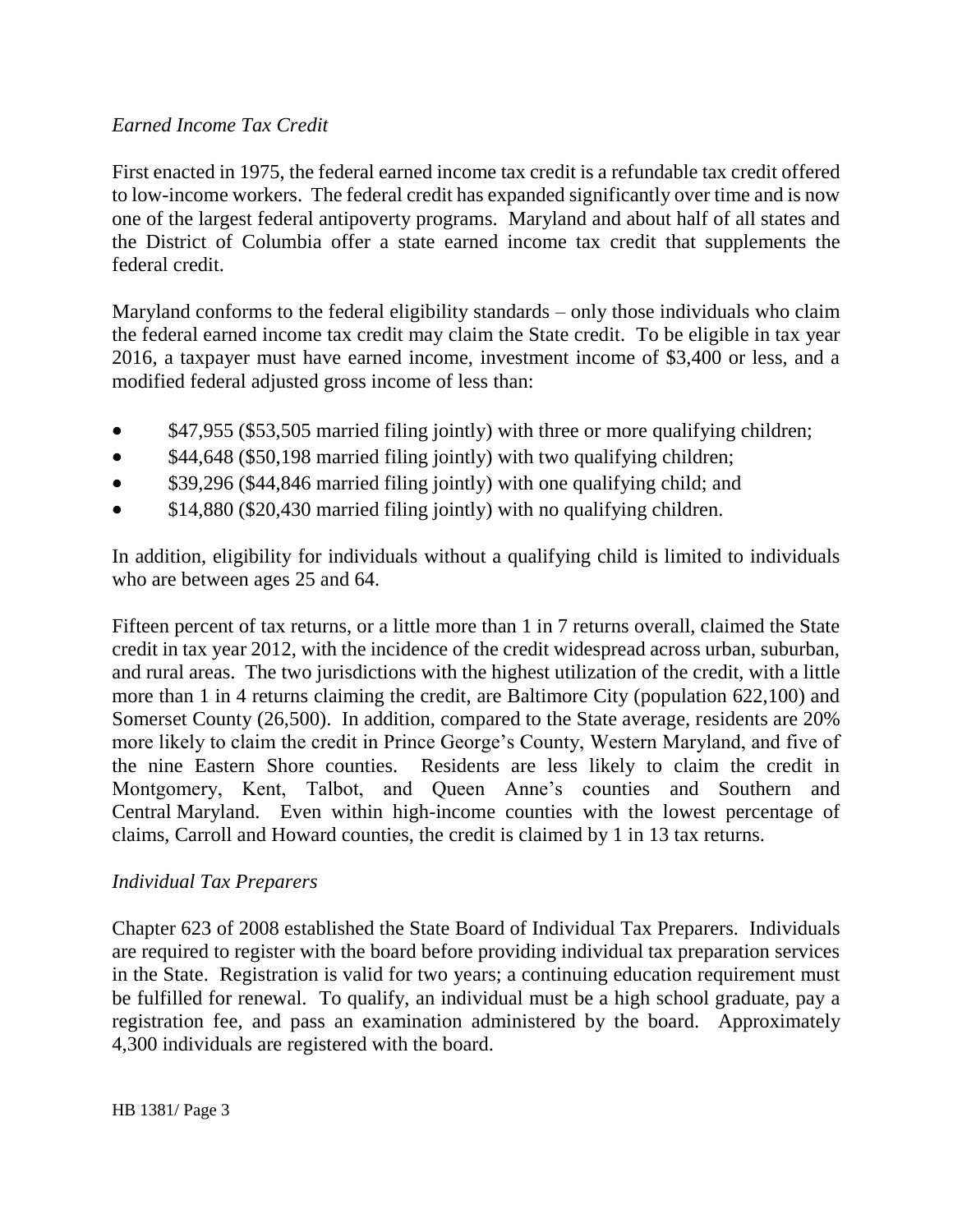An individual licensed by the State Board of Public Accountancy, admitted to practice law in Maryland or another state, employed by government in performance of official duties, enrolled to practice before the Internal Revenue Service under Circular 230, or serving as an employee or assistant to a registered individual tax preparer or other exempt individual is exempted from registration requirements.

**State Fiscal Effect:** The exact number of individuals that may benefit under the bill is unknown; however, multiplying the percentage of households that qualified for the earned income tax credit in 2012 (15%) by the average annual number of FAFSA form filings (200,000) provides a rough estimate (30,000) of the eligible population in a given year. However, many of these individuals will file online for free at the FAFSA website.

Assuming a grant amount of \$75 per FAFSA form filing and that grants are available to individual tax preparers for 10% of the estimated eligible population, general fund expenditures increase by \$225,000 annually in fiscal 2017 and 2018 for grants made under the program. The program terminates at the end of fiscal 2018.

MHEC must establish the grant program, including a grant application process, the amount of each grant, and verification of the use of each grant. MHEC staff resources are constrained, and the bill requires a one-time \$50,000 programming expense to implement the grant program. Therefore, general fund expenditures increase by \$323,717 in fiscal 2017, which accounts for a 30-day start-up delay. This estimate reflects the cost of hiring one contractual administrator to oversee the grant program. It includes a salary, fringe benefits, one-time start-up costs, and an estimate of grant funding provided under the program.

| <b>Contractual Position</b>             | 1.0       |
|-----------------------------------------|-----------|
| <b>Salary and Fringe Benefits</b>       | \$43,752  |
| One-time Programming Expense            | 50,000    |
| <b>Grant Funding</b>                    | 225,000   |
| <b>Other Operating Expenses</b>         | 4,965     |
| <b>Total FY 2017 State Expenditures</b> | \$323,717 |

Future year expenditures reflect a salary with annual increases and employee turnover, the elimination of one-time costs, and the elimination of the grant program at the end of fiscal 2018.

This estimate does not include any health insurance costs that could be incurred for specified contractual employees under the State's implementation of the federal Patient Protection and Affordable Care Act.